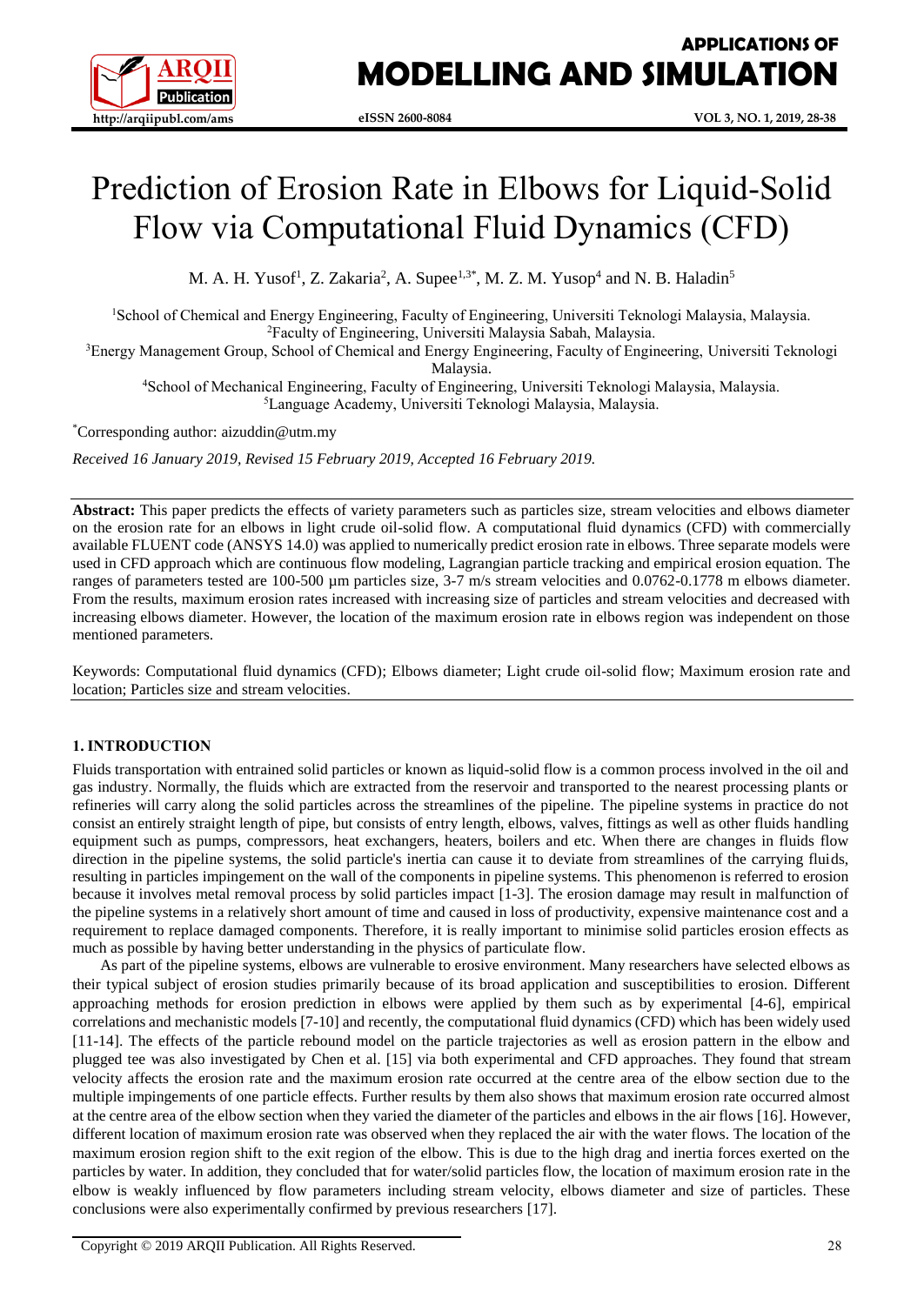Erosion in elbows is a complex process and depends on a multitude factors such as the fluid and particles properties, production rate of produced fluid and particles, concentration of particles, diameter of elbows and particles size. Increase in stream velocity results in higher particles momentum produced and lead to the higher erosion rate [4,18-20]. Meanwhile, high particles volume concentration cause in erosion reduction in elbows due to the strong particle to particle interactions [11,16]. The severity of erosion decreased with increasing elbows diameter. This occurs since the impinging particles must pass through a larger stagnation region and thus allowing extra time for the particles to decelerate [21]. Smaller particles size results in less erosion [22-24] and different fluid types may cause in different erosion effects.

Due to the many involvement of elbows in pipeline systems, erosion prediction for this component is really significant. Despite a lot of research reported on the erosion prediction for the elbows component in pipeline [4-15], however, there is still lack of information on the prediction based on the stream velocity less than 10 m/s. In addition, present work uses different fluid type which is light crude oil  $(C_{19}H_{30})$  as a liquid as compared to those reported works. In this research, CFD with commercially available FLUENT code (ANSYS 14.0) was applied to numerically predict erosion rate in elbows for a broad range of liquid/solid particles flow conditions. The elbows were tested under three different flow conditions named as stream velocity  $(3-7 \text{ m/s})$ , size of sand particles  $(100-500 \text{ \mu m})$  and elbows diameter  $(0.0762-0.1778 \text{ m})$ . Each flow conditions consist of five different sets of values and the results are presented in the form of maximum erosion rate graphs and visual illustration of erosion rate surface contours.

# **2. SIMULATION**

The erosion prediction was performed in three separate models called as continuous flow modeling, particle tracking and application of empirical erosion equation. Continuous flow modeling was initiated by generating the computational grid and followed by specified solution options such as inlet and boundary conditions, turbulence model, and operating conditions. Particles were introduced into the flow after obtaining a flow solution at elbows. Lagrangian particles tracking approach was used to numerically determine the trajectories of droplets and solid particles through the flow field. The trajectory of particles were determined by considering the external forces acting on the particles. By using the information on particles impingement on the wall of elbows, the mass loss or erosion rate resulting from impingement was determined by empirical erosion equation. Table 1 listed all parameters and assumptions involved in CFD prediction modeling.

| Parameter              | Description                                                                                           |                                                                    |                         |          |           |  |
|------------------------|-------------------------------------------------------------------------------------------------------|--------------------------------------------------------------------|-------------------------|----------|-----------|--|
| Turbulence modelling   | Standard k-epsilon model<br>$\bullet$                                                                 |                                                                    |                         |          |           |  |
|                        | Light crude oil $(C_{19}H_{30})$<br>$\bullet$                                                         |                                                                    |                         |          |           |  |
| Fluid system           | Density (960 kg/m <sup>3</sup> )                                                                      |                                                                    |                         |          |           |  |
|                        | $\bullet$                                                                                             | Viscosity (0.048 kg/m.s)                                           |                         |          |           |  |
|                        | $\bullet$                                                                                             | Material (carbon steel)                                            |                         |          |           |  |
| Elbows system          |                                                                                                       | Constant curvature ratio (1.5)                                     |                         |          |           |  |
|                        | $90^\circ$ elbows<br>$\bullet$                                                                        |                                                                    |                         |          |           |  |
| Operating temperature  | $\bullet$                                                                                             | Room temperature $(25 °C)$                                         |                         |          |           |  |
|                        | Material (sand)<br>$\bullet$                                                                          |                                                                    |                         |          |           |  |
| Particles system       | $\bullet$                                                                                             | Number of particles (10000)                                        |                         |          |           |  |
|                        | Shape (spherical)                                                                                     |                                                                    |                         |          |           |  |
|                        | $\bullet$                                                                                             | Density (2600 kg/m <sup>3</sup> ) [4,11,25]                        |                         |          |           |  |
|                        | The flow in the elbows are turbulence flow<br>$\bullet$                                               |                                                                    |                         |          |           |  |
|                        | Incompressible and constant properties of fluid<br>٠                                                  |                                                                    |                         |          |           |  |
| Assumptions            | Spherical shape of particles in the particle tracking approach<br>$\bullet$                           |                                                                    |                         |          |           |  |
|                        | Constant radius curvature of elbows $(R/D = 1.5)$<br>$\bullet$                                        |                                                                    |                         |          |           |  |
|                        | Interaction between solid particles and the effect of particles motion on the fluid flow<br>$\bullet$ |                                                                    |                         |          |           |  |
|                        | are small and can be neglected                                                                        |                                                                    |                         |          |           |  |
|                        |                                                                                                       |                                                                    |                         |          |           |  |
|                        | Flow                                                                                                  |                                                                    | Stream (fluid<br>Elbows | Size of  |           |  |
|                        | conditions                                                                                            | Manipulated parameters                                             | and particles)          | diameter | particles |  |
|                        |                                                                                                       |                                                                    | velocity (m/s)          | (m)      | $(\mu m)$ |  |
| Tested flow conditions | 1                                                                                                     | Size of particles $(\mu m)$ - 100,<br>200, 300, 400, 500           | 4                       | 0.1016   |           |  |
|                        | $\overline{2}$                                                                                        | Stream velocity $(m/s)$ - 3, 4, 5,<br>6, 7                         |                         | 0.1016   | 200       |  |
|                        | 3                                                                                                     | Elbows diameter (m) - 0.0762,<br>0.1016, 0.1270, 0.1524,<br>0.1778 | 4                       |          | 200       |  |

Table 1. Define parameters and assumptions in CFD simulator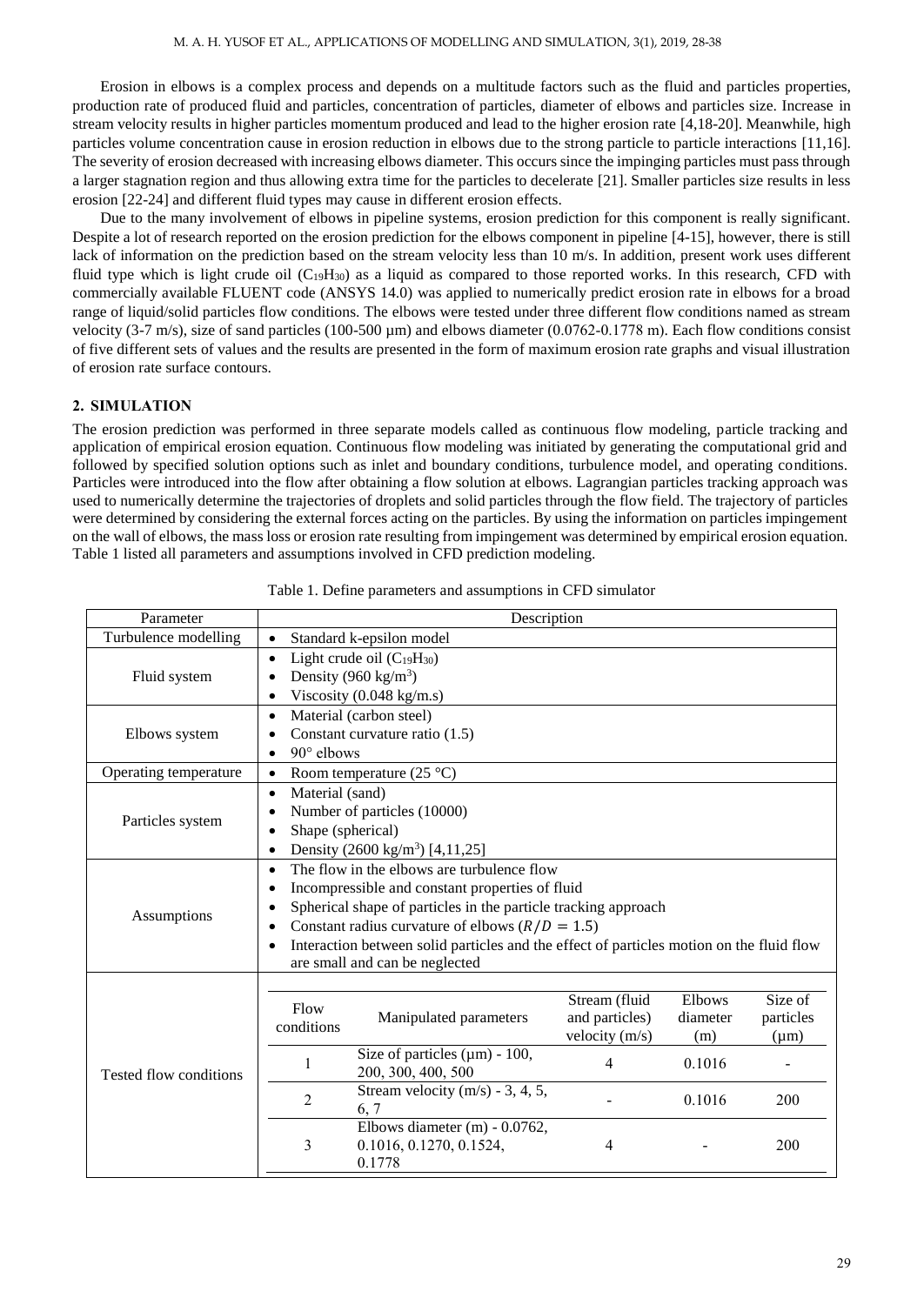## **2.1 The Continuous Phase Model**

The conservation equations for mass and momentum in addition to the equations representing the turbulence model were used to predict the flow pattern of the continuous flow phase. Descriptions of the symbols used in this paper are given in Appendix. The equations used are as follows [26]:

Mass conservation equation:

$$
(\partial/\partial x_j)(\rho \bar{U}_j) = 0 \tag{1}
$$

Momentum conservation equation:

$$
(\partial/\partial x_j)(\rho \bar{U}_i \bar{U}_j) = -(\partial P/\partial x_i) + (\partial/\partial x_j)(\mu \partial \bar{U}_i/\partial x_j)(\partial/\partial x_j)(\rho \bar{u}_i \bar{u}_j)
$$
(2)

where *P* is the static pressure and the stress tensor  $\rho \overline{u_i u_j}$  is given by

$$
\rho \overline{u_i u_j} = \mu \left( \frac{\partial \bar{U}_i}{\partial x_j} + \frac{\partial \bar{U}_j}{\partial x_j} \right) - \frac{2}{3} \rho k \delta_{ij} \tag{3}
$$

The  $\delta_{ij}$  is equal to 0 if  $i \neq j$ , equals to 1 if  $i = j$  and effective viscosity,  $\mu_{eff} = \mu_T + \mu_T$ 

where  $\delta_{ij}$  is Kronecker delta and turbulence viscosity,  $\mu_T$  is given by

$$
\mu_T = \rho \, C_\mu (k^2/\varepsilon) \tag{4}
$$

with  $C_u = 0.0845$ 

Equation (4) was obtained by solving both turbulence modeling equations (Equations (5) and (6)). The kinetic energy of turbulence:

$$
(\partial/\partial x_j)(\rho \bar{U}_j k) = (\partial/\partial x_j)(\mu_{eff}/\sigma_k - \partial k/\partial x_j) + G_k - \rho \varepsilon
$$
\n(5)

The dissipation rate of kinetic energy in turbulence:

$$
(\partial/\partial x_j)(\rho \bar{U_j}\varepsilon) = (\partial/\partial x_i)(\mu_{eff} \partial \varepsilon / \sigma_{\varepsilon} \partial x_i) + C_{\varepsilon 1} G_k(\varepsilon / k) - (C_{\varepsilon 2} - C_{\varepsilon 3})\rho(\varepsilon^2 / k)
$$
\n(6)

where  $G_k$  represents the generation of turbulent kinetic energy due to the mean velocity gradients and it is given by

$$
G_k = -\rho u_i u_j \left(\frac{\partial u_j}{\partial x_i}\right) \tag{7}
$$

The quantities of  $\sigma_k$  and  $\sigma_{\varepsilon}$  are the effective Prandtl numbers for k and  $\varepsilon$  respectively and  $C_{\varepsilon}$  as a function of the  $k/\varepsilon$  are given by previous researchers [27]. The model values for  $C_{\varepsilon_1}$  and  $C_{\varepsilon_2}$  are 1.42 and 1.68.

## **2.2 Particle Tracking**

Basically, previous researchers use Eulerian and Lagrangian approaches to numerically determine the trajectories of droplets and solid particles through the flow field [28-30]. Durst et al. [28] compared both approaches in predicting particulate two phase flows and concluded that the Lagrangian approach has some distinct advantages for predicting the particulate flows with large acceleration. In addition, it could also handle particulate two phase flows consisting of poly dispersed particle size distribution. In this research, Lagrangian particles tracking approach has been selected in determining the velocity of the particles as well as its trajectory before any impact towards elbows wall. Solid surface erosion and determination of particle trajectory during the motion of following impact have been calculated by using this impact velocity data. Based on Newton's second law, governing equations of particles motion proposed by Clift et al. [31] have been applied in this research and it is described as follow:

$$
m_p (dV_p/dt) = F_p + F_p + F_A \tag{8}
$$

The above equation consists of drag force, pressure gradient force, buoyancy force and added mass force:

• Drag force 
$$
(F_D) = C_D \rho_f \pi \phi_p^2 |V_f - V_p| (V_f - V_p) / 8
$$
 (9)

where  $C_D$  is the drag coefficient and it is given by

$$
C_D = (24/Re_s) (1 + 0.15 Re_s^{0.687})
$$
\n(10)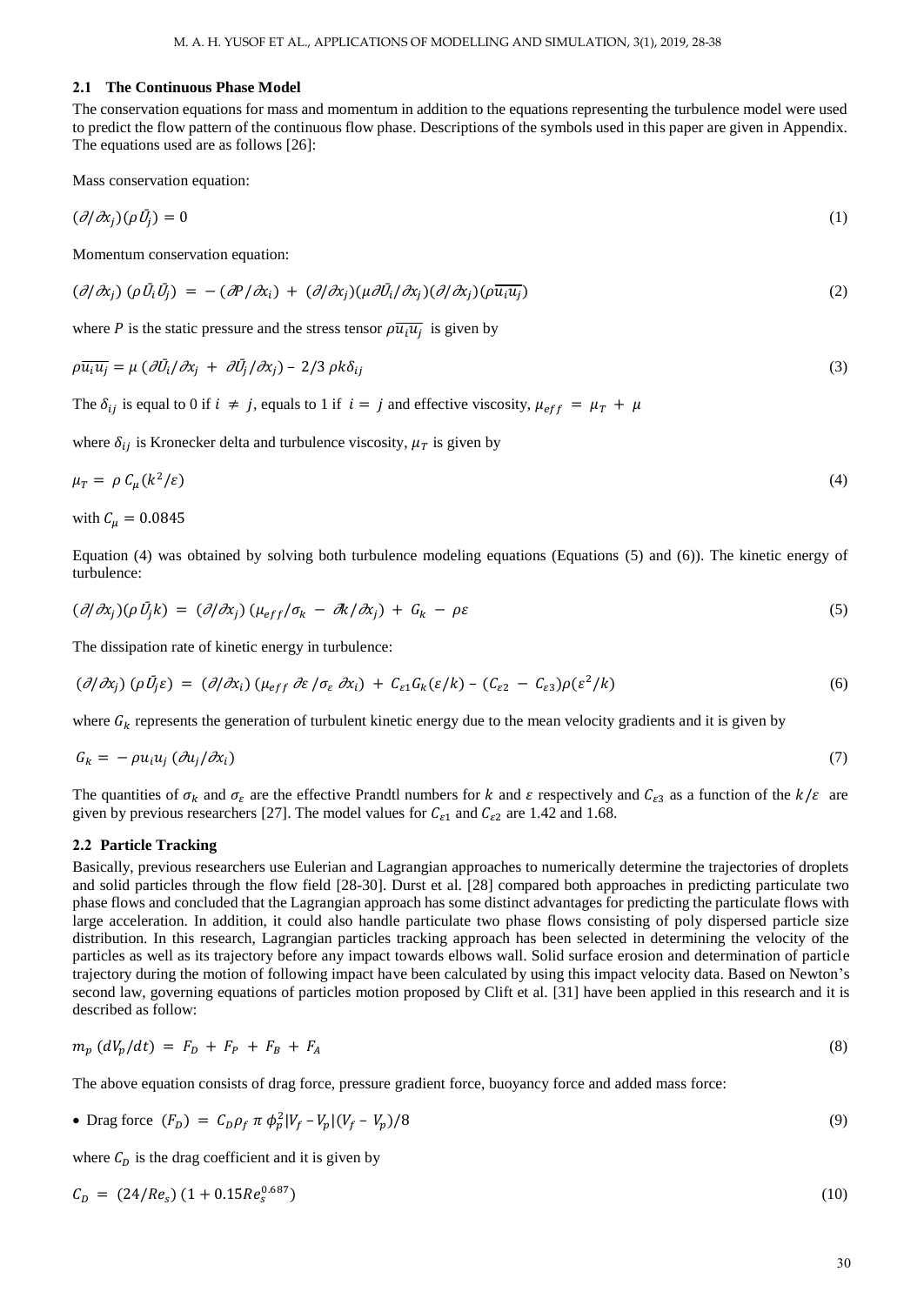and particle relative Reynold number  $Re<sub>s</sub>$  is defined by

$$
Re_s = \left[\rho_f \left|V_p - V_f\right| \phi_p\right]/\mu_f \tag{11}
$$

• Pressure gradient force  $(F_p) = \pi \phi_p^3 \nabla P/4$  (12)

• Buoyancy force 
$$
(F_B) = \pi \phi_p^3 (\rho_p - \rho_f) g/6
$$
 (13)

• Added mass force 
$$
(F_A) = -(\pi \phi_p^3 \rho_p dV_p)/12dt
$$
 (14)

## **2.3 Erosion Rate (***ER***) Prediction**

The model available in the FLUENT code for the calculation of the *ER* has been selected by taking into consideration the parameters such as mass flow rate of the particles ( $\dot{m}_p$ ), function of particles diameter ( $C(\phi_p)$ ), function of the impact angle  $(f(\alpha))$ , relative particles velocity  $(V_p)$ , function of relative particles velocity  $(b(V_p))$  and the area of the wall face where the particles strikes the boundary  $(A_{face})$ . The empirical erosion equation used is as follows:

$$
ER = \sum_{i=1}^{Nparticle} \dot{m}_p C(\phi_p) f(\alpha) V_p^{b(Vp)} / A_{face}
$$
\n(15)

## **3. RESULTS AND DISCUSSION**

Three parameters were changed to demonstrate their influence on erosion rate of the elbows component. The three parameters were size of particles (100-500 µm), stream velocity (3-7 m/s) and elbows diameter (0.0762-0.1778 m). The Reynolds number was range from 4572 to 24892. During the simulation, another two parameters were kept constant for each tested flow conditions as mentioned in Table 1. The effects of flow conditions viz. size of particles, stream velocity and elbows diameter on erosion rate of the elbows component are presented in the form of maximum erosion rate graphs and visual illustration of erosion rate surface contours.

#### **3.1 Effects of Particles Size Towards Elbows (Erosion Rate at Flow Condition 1)**

Erosion rate surface contours for the particles diameter ranging from 100 to 500  $\mu$ m are depicted in Figure 1 to Figure 5. Overall, there is no specific trend for the location of maximum erosion rate when the size of particles varied. Particles size of 100 µm, 300 µm, 400 µm and 500 µm show maximum erosion rate occurred towards exit region of the elbows. Meanwhile for 200 µm, there are two locations of maximum erosion rate observed and it is located almost at the centre area of the elbow section and towards exit region of the elbows. No specific trend in the location of maximum erosion rate shows similarity with previous works conducted [16-17]. The possible explanation for the similarity might be due to the density of carrier fluid used. Only slightly different in value between the density of water  $(997 \text{ kg/m}^3)$  and light crude oil  $(960 \text{ kg/m}^3)$  at 25 °C. Thus, the drag force exerted on particles by carrier fluid more less have the same magnitude for both water and light crude oil system. In addition, particle with 100 µm indicates clear impingement at the inlet section of elbows compared to other size of particles. This might be due to the smaller size of particles which is lightweight and easier to deviate from streamline at the entrance region of the elbow. After multiple impingements at the entrance region of the elbow, the deviated particles then follow the streamline again and strikes the exit region of the elbow.



Figure 1. Erosion rate surface contour ( $\text{kg/m}^2$ .s) for 100 µm particles size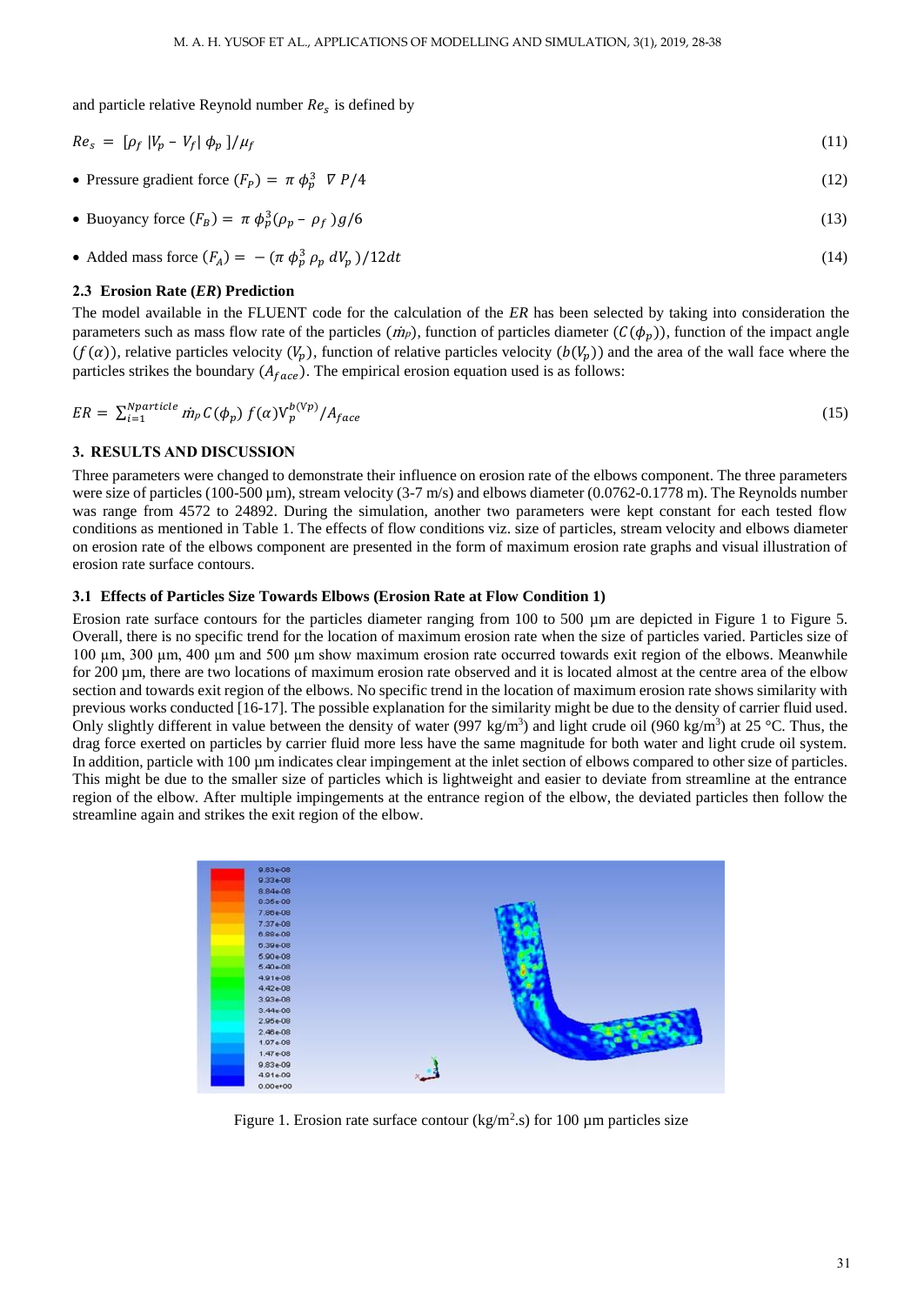| $2.18 + 07$       |  |
|-------------------|--|
| $2.07e-07$        |  |
| $1.96 + 07$       |  |
| 1.85e-07          |  |
| $1.74 - 07$       |  |
| 1.64e-07          |  |
| $1.53 - 07$       |  |
| $1.42e-07$        |  |
| $1.31e-07$        |  |
| $1.20 - 07$       |  |
| $1.09 - 07$       |  |
| 9.81e-08          |  |
| $8.72 - 08$       |  |
| 7.63e-08          |  |
| 6.54e-08          |  |
| $5.45e-08$        |  |
| 4.36e-08          |  |
| 3.27e-08          |  |
| $2.18 - 08$       |  |
| ٠<br>$1.09e - 08$ |  |
| $0.00+00$         |  |

Figure 2. Erosion rate surface contour ( $\text{kg/m}^2$ .s) for 200 µm particles size



Figure 3. Erosion rate surface contour ( $\text{kg/m}^2$ .s) for 300 µm particles size



Figure 4. Erosion rate surface contour ( $\text{kg/m}^2$ .s) for 400 µm particles size

| $2.98 - 07$  |  |
|--------------|--|
| $2.83e-07$   |  |
| $2.68 - 07$  |  |
| $2.63e-07$   |  |
| 2.38e-07     |  |
| $2.23 - 07$  |  |
| $2.08e-07$   |  |
| $1.93 - 07$  |  |
| 1.79e-07     |  |
| $1.64e-07$   |  |
| $1.49 - 07$  |  |
| $1.34e-07$   |  |
| $1.10e-07$   |  |
| 1.04e-07     |  |
| $8.93 - 08$  |  |
| 7.44e-08     |  |
| 5.95e-08     |  |
| 4.46e-08     |  |
| 2.98e-08     |  |
| $1.49e-08$   |  |
| $0.00e{+00}$ |  |

Figure 5. Erosion rate surface contour ( $\text{kg/m}^2$ .s) for 500 µm particles size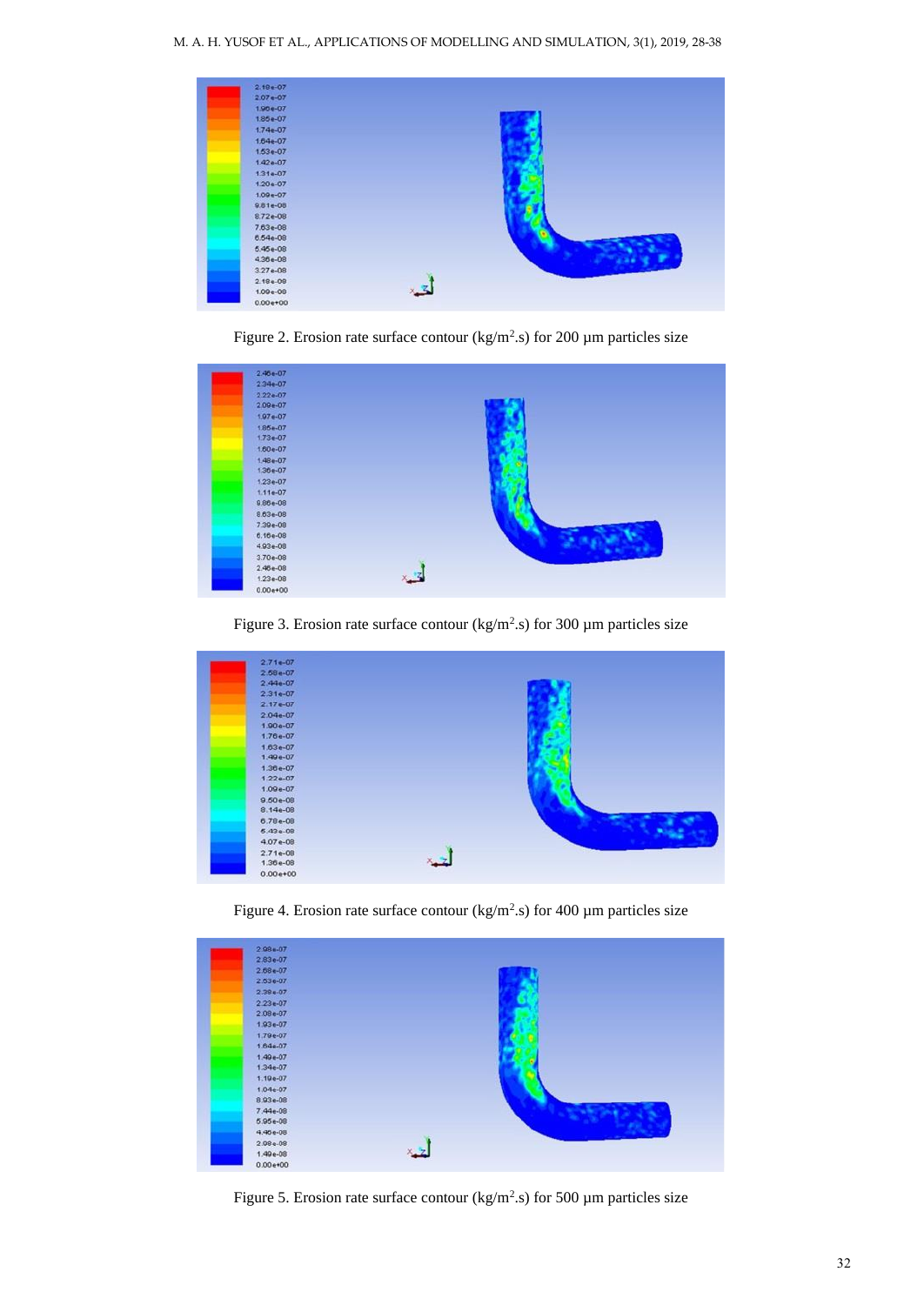

Figure 6. Maximum erosion rate (kg/m<sup>2</sup>.s)  $\times$  10<sup>-7</sup> for various particles diameter (µm)

Figure 6 shows maximum erosion rate occurred for the elbow with flow condition 1. Maximum erosion rate was affected by the size of particles and increased in particles size will lead to the increased in maximum erosion rate. Particle size of 500 µm results in the highest maximum erosion rate which is  $2.98 \times 10^{-7}$  kg/m<sup>2</sup>.s. Larger particles size leads to higher kinetic energy and therefore, results in larger or deeper indentations on the wall of elbows. The larger or deeper indentation, the greater the amount of material removed or in another word, the higher maximum erosion rate. However, there is a limitation to the size of the larger particles of which they tend to move slowly or settle the carrying fluid and therefore they are not likely to cause severe erosion. For this research, only particles size range from 100 to 500 µm were selected since it is common size found in oil and gas industry [25].

## **3.2 Effects of Stream Velocity Towards Elbows (Erosion Rate at Flow Condition 2)**

Figure 7 to Figure 11 illustrate erosion rate surface contours for the tested elbows at different stream velocities. All the velocities show similarity in term of the location of the maximum erosion rate which occurred towards exit region of the elbows. This probably due to the gravity effects as the flow moves in upward direction of the elbow. In horizontal area of the elbow (inlet to near the centre), the gravity effects are negligible. In vertical area of the elbow (exit region), the flow against the gravity direction and as a consequences, the particles tends to impinge at the exit region of the elbow. Increased in stream velocity causes in increase in erosion severity. At high stream velocity, the momentum and inertia of the particles and fluid will increase and as a consequences, the collision between particles and the wall of the elbows also will increase. This is the reason why stream velocity of 7 m/s as shown in Figure 11 results in severe erosion rate surface contours compared to other stream velocities.



Figure 7. Erosion rate surface contour ( $kg/m<sup>2</sup>$ .s) for 3 m/s stream velocity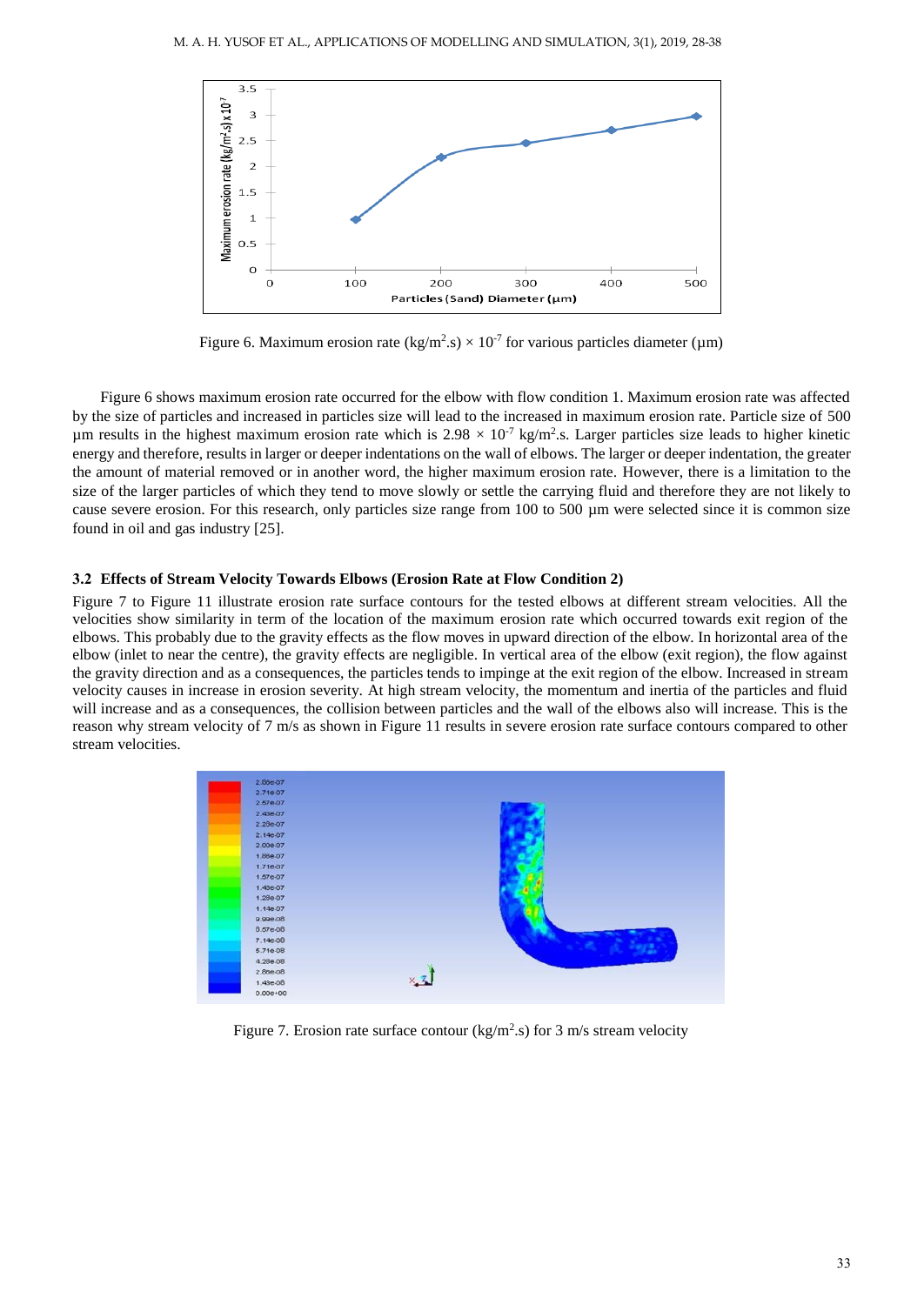| $5.87 - 07$     |  |
|-----------------|--|
| 5.58e-07        |  |
| 5.28e-07        |  |
| 4.99e-07        |  |
| 4.70e-07        |  |
| 4.40e-07        |  |
| $4.11e-07$      |  |
| 3.81e-07        |  |
| 3.52e-07        |  |
| 3.23e-07        |  |
| 2.93e-07        |  |
| $2.64e-07$      |  |
| 2.35e-07        |  |
| $2.05e-07$      |  |
| 1.76e-07        |  |
| $1.47e-07$      |  |
| $1.17e-07$      |  |
| 8.80e-08        |  |
| 5.87e-08        |  |
| ٠<br>$2.93e-08$ |  |
| $0.00e + 00$    |  |

Figure 8. Erosion rate surface contour ( $kg/m<sup>2</sup>$ .s) for 4 m/s stream velocity

| $1.02 - 06$           |        |
|-----------------------|--------|
| 9.69e-07              |        |
| 9.18e-07              |        |
| $8.67 - 07$           |        |
| 8.16e-07              |        |
| 7.65e-07              |        |
| $7.14e-07$            |        |
| 6.63e-07              |        |
| $6.12 - 07$           |        |
| 5.61e-07              |        |
| $5.10 - 07$           |        |
| 4.59e-07              |        |
| 4.08e-07              | ۰<br>٠ |
| $3.67e-07$<br>a sa na |        |
| $3.06e-07$            |        |
| $2.65e-07$            |        |
| 2.04e-07              |        |
| $1.63e-07$            |        |
| $1.02e-07$            |        |
| 5.10e-08              |        |
| $0.00e+00$            |        |

Figure 9. Erosion rate surface contour ( $kg/m<sup>2</sup>$ .s) for 5 m/s stream velocity



Figure 10. Erosion rate surface contour ( $kg/m<sup>2</sup>$ .s) for 6 m/s stream velocity

| $1.93 + 06$        |  |
|--------------------|--|
| $1.83 - 06$        |  |
| $1.73e-06$         |  |
| $1.64e-06$         |  |
| 1.54e-06           |  |
| $1.44e-06$         |  |
| $1.35 - 06$        |  |
| $1.25e-06$         |  |
| $1.16e-06$         |  |
| 1.06e-06           |  |
| $9.63e-07$         |  |
| 8.67e-07           |  |
| $7.70 - 07$<br>e e |  |
| 6.74e-07           |  |
| $5.78 - 07$        |  |
| 4.82e-07           |  |
| 3.85e-07           |  |
| 2.89e-07           |  |
| 1.93e-07           |  |
| 9.63e-08           |  |
| $0.00e+00$         |  |

Figure 11. Erosion rate surface contour ( $kg/m<sup>2</sup>$ .s) for 7 m/s stream velocity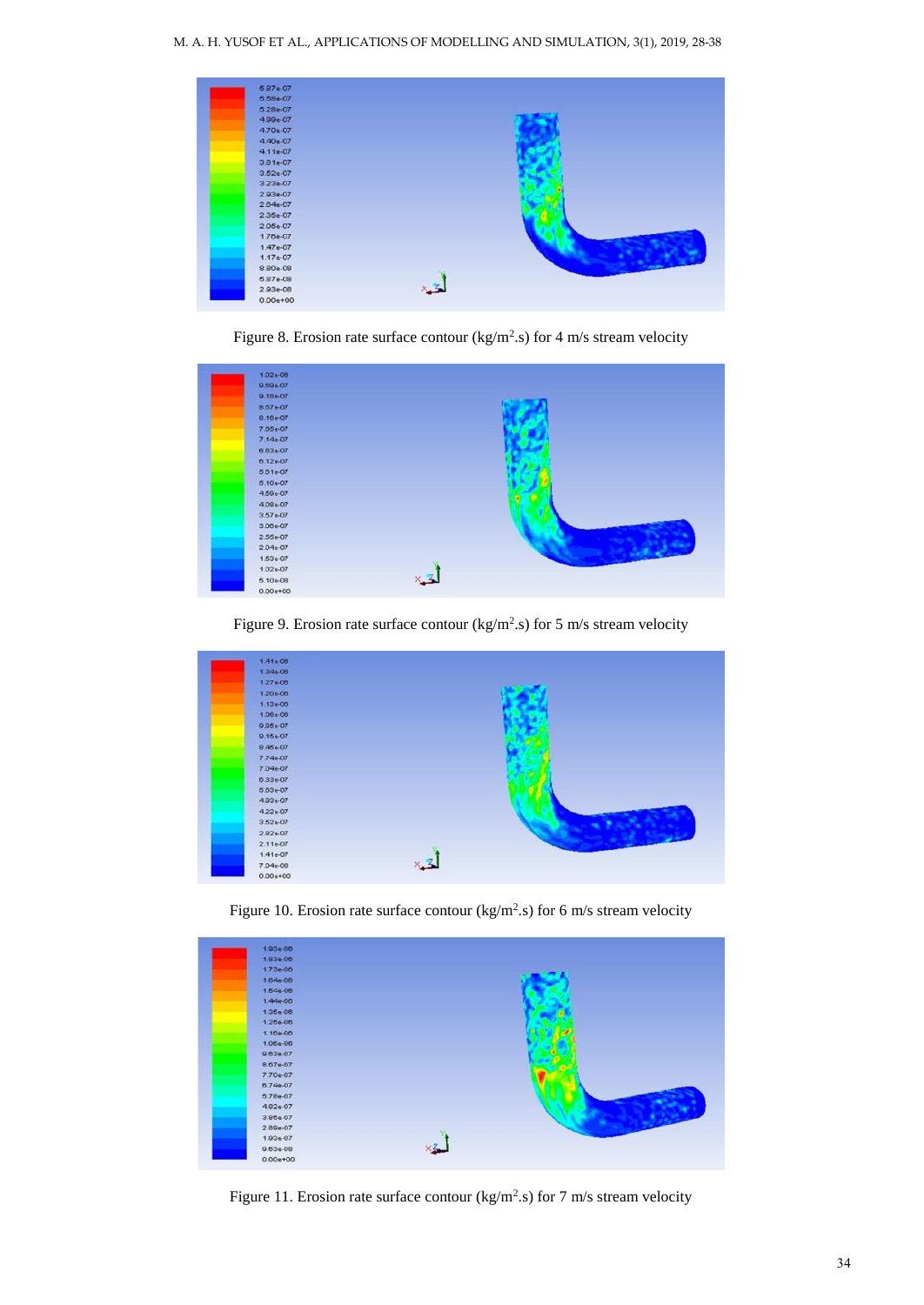

Figure 12. Maximum erosion rate (kg/m<sup>2</sup>.s) for various stream velocity (m/s)

Further illustration on the severity values of the erosion rate due to the stream velocities is depicted in Figure 12. Maximum erosion rate was increased from  $0.286 \times 10^{-6}$  kg/m<sup>2</sup>.s to  $1.93 \times 10^{-6}$  kg/m<sup>2</sup>.s when the stream velocity change from 3 m/s to 7 m/s. The trend obtained also shows a similar pattern with previous works done [15,21,26,32-33].

#### **3.3 Effects of Elbows Diameter Towards Elbows (Erosion Rate at Flow Condition 3)**

Erosion rate surface contours for five different size of elbows are shown in Figure 13 to Figure 17. Similar patterns produced as the effects of stream velocity where maximum erosion rate occurred towards exit region of the elbows component. The plot of maximum erosion rate versus elbows diameter is depicted in Figure 18. Smaller elbow diameter will cause in higher maximum erosion rate and the trend reverses when bigger elbows diameter were used. As the elbow diameter increases, the particles must pass through more fluid before impinging the wall. In other words, the stagnation length increases with increasing elbows diameter. Therefore, the fluid has a greater chance to decelerate the particles approaching the wall of elbow. This leads to a decrease in maximum erosion rate with an increase in elbows diameter. It was found that the stagnancy length dependency on the elbow diameter larger than 0.1524 m is weak [1]. This possibly contributes to the insignificant changes in maximum erosion rate exceeding 0.1524 m as depicted in Figure 18.



Figure 13. Erosion rate surface contour ( $\text{kg/m}^2$ .s) for 0.0762 m elbows diameter

| 5.87e-07    |  |  |
|-------------|--|--|
| 5.58e-07    |  |  |
| $5.28e-07$  |  |  |
| $4.99 + 07$ |  |  |
| 4.70e-07    |  |  |
| 4.40e-07    |  |  |
| 4.11e-07    |  |  |
| 3.81e-07    |  |  |
| $3.52e-07$  |  |  |
| $3.23e-07$  |  |  |
| 2.93e-07    |  |  |
| $2.64e-07$  |  |  |
| $2.35e-07$  |  |  |
| 2.05e-07    |  |  |
| 1.76e-07    |  |  |
| $1.47e-07$  |  |  |
| $1.17e-07$  |  |  |
| 8.80e-08    |  |  |
| $5.87 - 08$ |  |  |
| 2.93e-08    |  |  |
| $0.00e+00$  |  |  |

Figure 14. Erosion rate surface contour ( $kg/m<sup>2</sup>$ .s) for 0.1016 m elbows diameter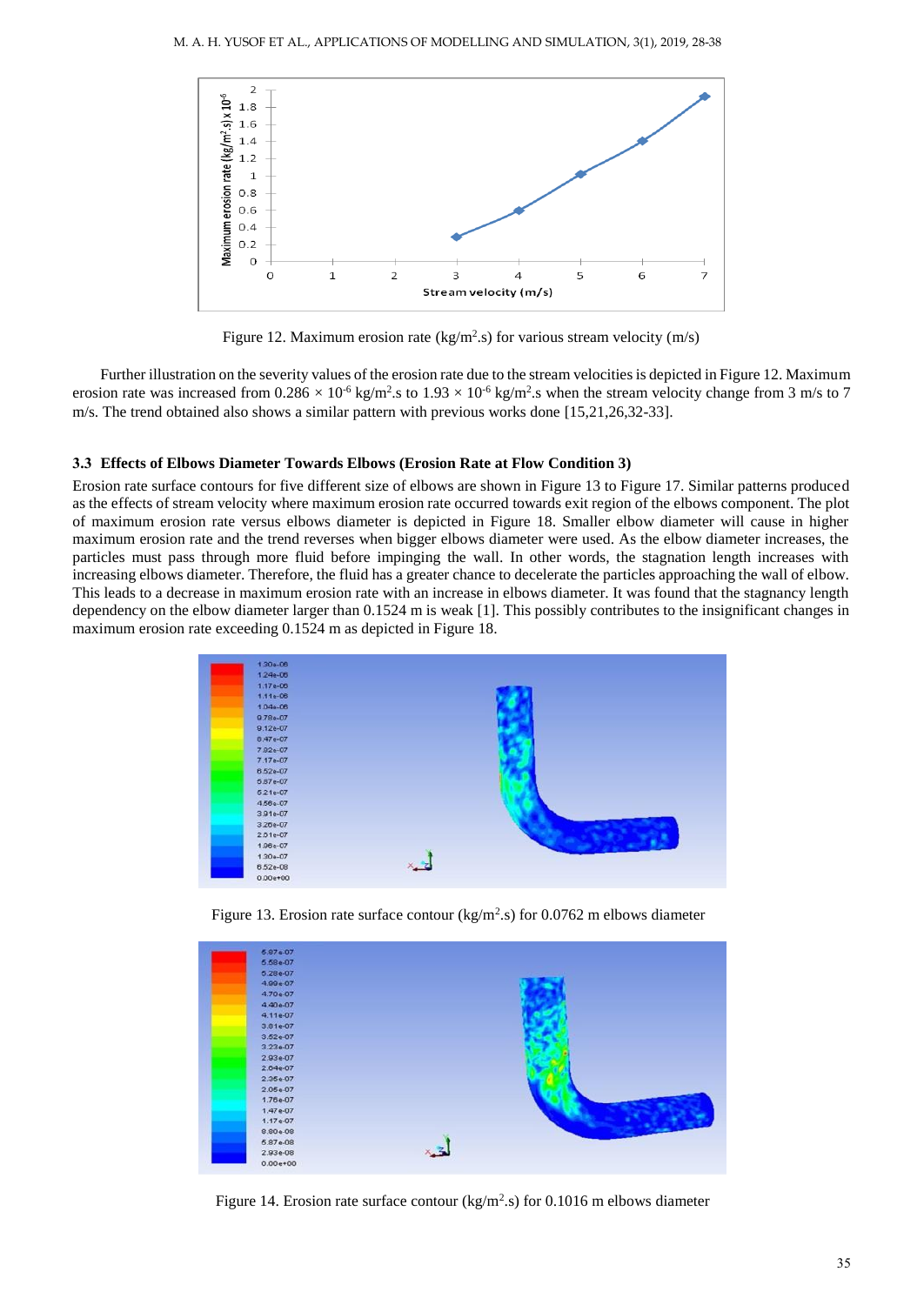| $3.22e-07$          |  |
|---------------------|--|
| $3.06e - 07$        |  |
| $2.90e-07$          |  |
| $2.73e-07$          |  |
| $2.576 - 07$        |  |
| 2.416-07            |  |
| $2.266 - 07$        |  |
| 2.09e-07            |  |
| 1.936-07            |  |
| 1.77e-07            |  |
| 1.61e-07            |  |
| 1.46e-07            |  |
| 1.29e-07            |  |
| 1.13e-07<br>a sa na |  |
| 9.66e-08            |  |
| 8.046-08            |  |
| 6.43e-08            |  |
| 4.83e-08            |  |
| $3.228 - 08$        |  |
| 1.61e-08            |  |
| $0.00e + 00$        |  |

Figure 15. Erosion rate surface contour ( $kg/m<sup>2</sup>$ .s) for 0.1270 m elbows diameter



Figure 16. Erosion rate surface contour ( $kg/m<sup>2</sup>$ .s) for 0.1524 m elbows diameter



Figure 17. Erosion rate surface contour ( $kg/m<sup>2</sup>$ .s) for 0.1778 m elbows diameter



Figure 18. Maximum erosion rate (kg/m<sup>2</sup>.s) for various elbows diameter (m)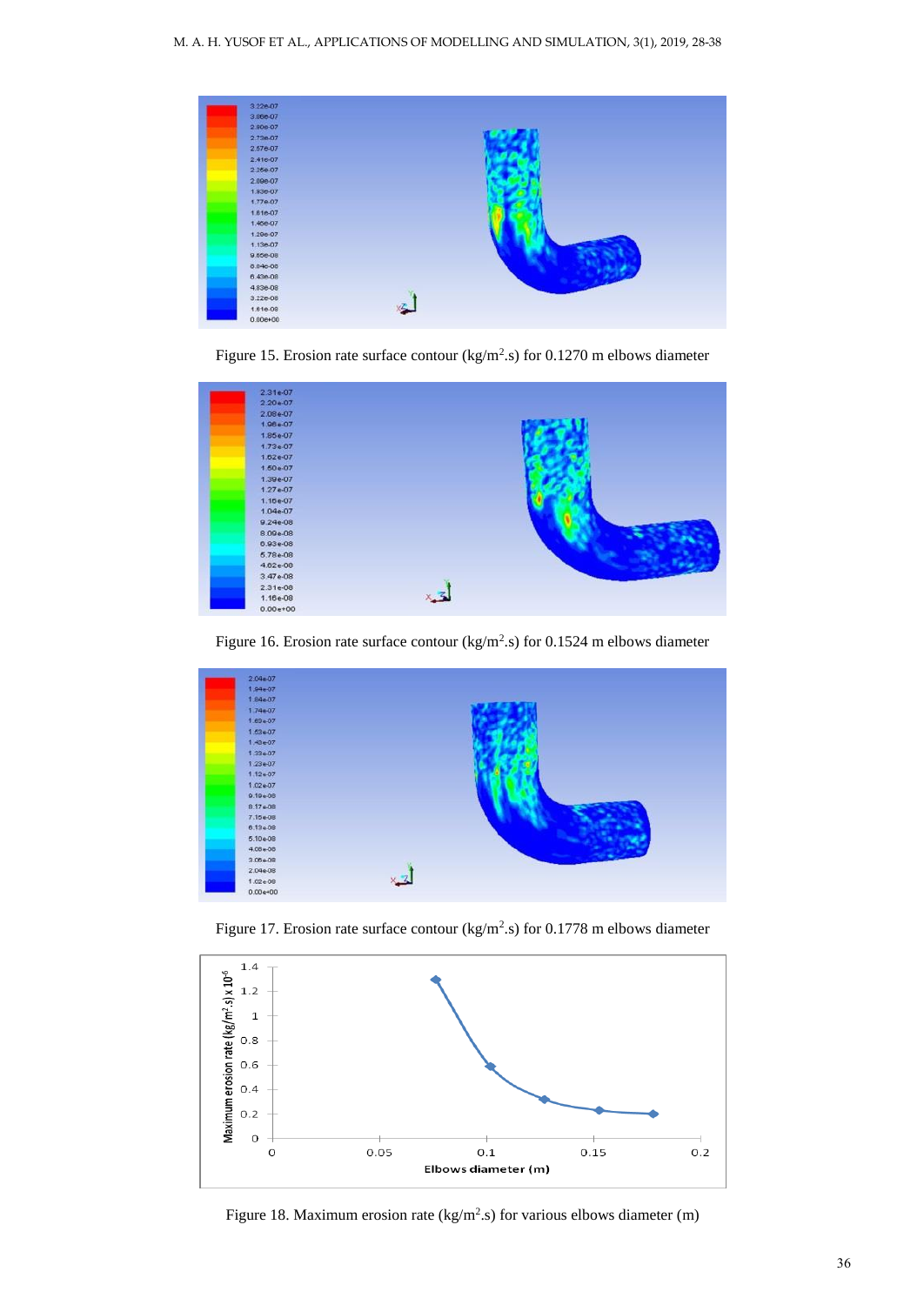## **4. CONCLUSION**

The following conclusions are drawn from the analyses:

- 1. The location of maximum erosion rate in the elbow is weakly influenced by flow parameters including stream velocity, elbows diameter and size of particles.
- 2. Larger stagnation region produced by bigger elbows diameter provide opportunities for the particles to decelerate due to the longer travel time in fluids before they reach the wall of elbows.
- 3. Particles size and stream velocity are directly proportional to the maximum erosion rate. Higher velocity results in rapid collision between particles and the wall of the elbows and bigger particles size will cause in deeper indentations on the wall of elbows. As a consequence, higher maximum erosion rate will be produced.

The simulation results could possibly assist in design process for the real field which has the same condition and parameters. By having a proper design, the cost of maintenance in terms of elbow replacement due to the erosion could be reduced.

## **ACKNOWLEDGEMENT**

The Department of Energy Engineering, School of Chemical and Energy Engineering and UTM are highly acknowledged for providing continuous technical and facilities support.

#### **REFERENCES**

- [1] M. Parsi, K. Najmi, F. Najafifard, S. Hassani, B. S. McLaury and S. A. Shirazi, A comprehensive review of solid particle erosion modeling for oil and gas wells and pipelines applications, *Journal of Natural Gas Science and Engineering*, 21, 850–873, 2014.
- [2] G. Ou, K. Bie, Z. Zheng, G. Shu, C. Wang and B. Cheng, Numerical simulation on the erosion wear of a multiphase flow pipeline, *The International Journal of Advanced Manufacturing Technology*, 96, 1705–1713, 2018.
- [3] A. Mansouri, *A combined CFD-experimental method for developing an erosion equation for both gas-sand and liquidsand flows*, Ph.D. Dissertation, The University of Tulsa, 2016.
- [4] R. E. Vieira, A. Mansouri, B. S. McLaury and S. A. Shirazi, Experimental and computational study of erosion in elbows due to sand particles in air flow, *Powder Technology*, 288, 339–353, 2016.
- [5] A. Asgharpour, P. Zahedi, H. A. Khanouki, S. A. Shirazi and B. S. McLaury, Experimental and numerical study on solid particle erosion in elbows mounted in series, *Proceedings of the ASME 2017 Fluids Engineering Division Summer meeting*, Hawaii, USA, 2017, pp. 1–11.
- [6] A. Mansouri, H. Arabnejad, S. Karimi, S. A. Shirazi and B. S. McLaury, Improved CFD modeling and validation of erosion damage due to fine sand particles, *Wear*, 338–339, 339–350, 2015.
- [7] P. Zahedi, S. Parvandeh, A. Asgharpour, B. S. McLaury, S. A. Shirazi and B. A. McKinney, Random forest regression prediction of solid particle erosion in elbows, *Powder Technology*, 338, 983–992, 2018.
- [8] M. Parsi, H. Arabnejad, A. Al-Sarkhi, P. Zahedi, R. E. Vieira, P. Sharma and B. S. McLaury, A new correlation for predicting solid particle erosion caused by gas-sand flow in elbows, *Offshore Technology Conference*, Texas, USA, 2018, pp. 1–18.
- [9] R. Kang and H. Liu, A mechanistic model of predicting solid particle erosion on the symmetry plane of elbows for annular flow, *Journal of Energy Resources Technology*, 141, 032907, 2019.
- [10]H. Liu, W. Yang and R. Kang, A correlation for sand erosion prediction in annular flow considering the effect of liquid dynamic viscosity, *Wear*, 404, 1–11, 2018.
- [11]C. A. R. Duarte, F. J. de Souza and V. F. dos Santos, Numerical investigation of mass loading effects on elbow erosion, *Powder Technology*, 283, 593–606, 2015.
- [12]J. Chen, Y. Wang, X. Li, R. He, S. Han and Y. Chen, Erosion prediction of liquid-particle two-phase flow in pipeline elbows via CFD–DEM coupling method, *Powder Technology*, 275, 182–187, 2015.
- [13]C. Li, Q. Huang, S. Yan and T. Huang, Parametric CFD studies on erosion in 3D double elbow, *International Journal of Engineering Systems Modelling and Simulation*, 8, 264–272, 2016.
- [14]T. A. Sedrez, Y. R. Rajkumar, S. A. Shirazi, K. Sambath and H. J. Subramani, CFD simulations and experiments of sand erosion for liquid dominated multiphase flows in an elbow, *11th North American Conference on Multiphase Production Technology*, Banff, Canada, 2018, pp. 1–12.
- [15]X. Chen, B. S. McLaury and S. A. Shirazi, Application and experimental validation of a computational fluid dynamics (CFD)-based erosion prediction model in elbows and plugged tees, *Computers & Fluids*, 33, 1251–1272, 2004.
- [16]X. Chen, B. S. McLaury and S. A. Shirazi, Numerical and experimental investigation of the relative erosion severity between plugged tees and elbows in dilute gas/solid two-phase flow, *Wear*, 261, 715–729, 2006.
- [17]D. J. Blanchard, P. Griffith and E. Rabinowicz, Erosion of a pipe bend by solid particles entrained in water, *Journal of Engineering for Industry*, 106, 213–217, 1984.
- [18]R. Verma, V. K. Agarwal, R. K. Pandey and P. Gupta, Erosive wear reduction for safe and reliable pneumatic conveying systems: review and future directions, *Life Cycle Reliability and Safety Engineering*, 7, 193–214, 2018.
- [19]S. Shamshirband, A. Malvandi, A. Karimipour, M. Goodarzi, M. Afrand, D. Petković, M. Dahari and N. Mahmoodian, Performance investigation of micro-and nano-sized particle erosion in a 90 elbow using an ANFIS model, *Powder Technology*, 284, 336–343, 2015.